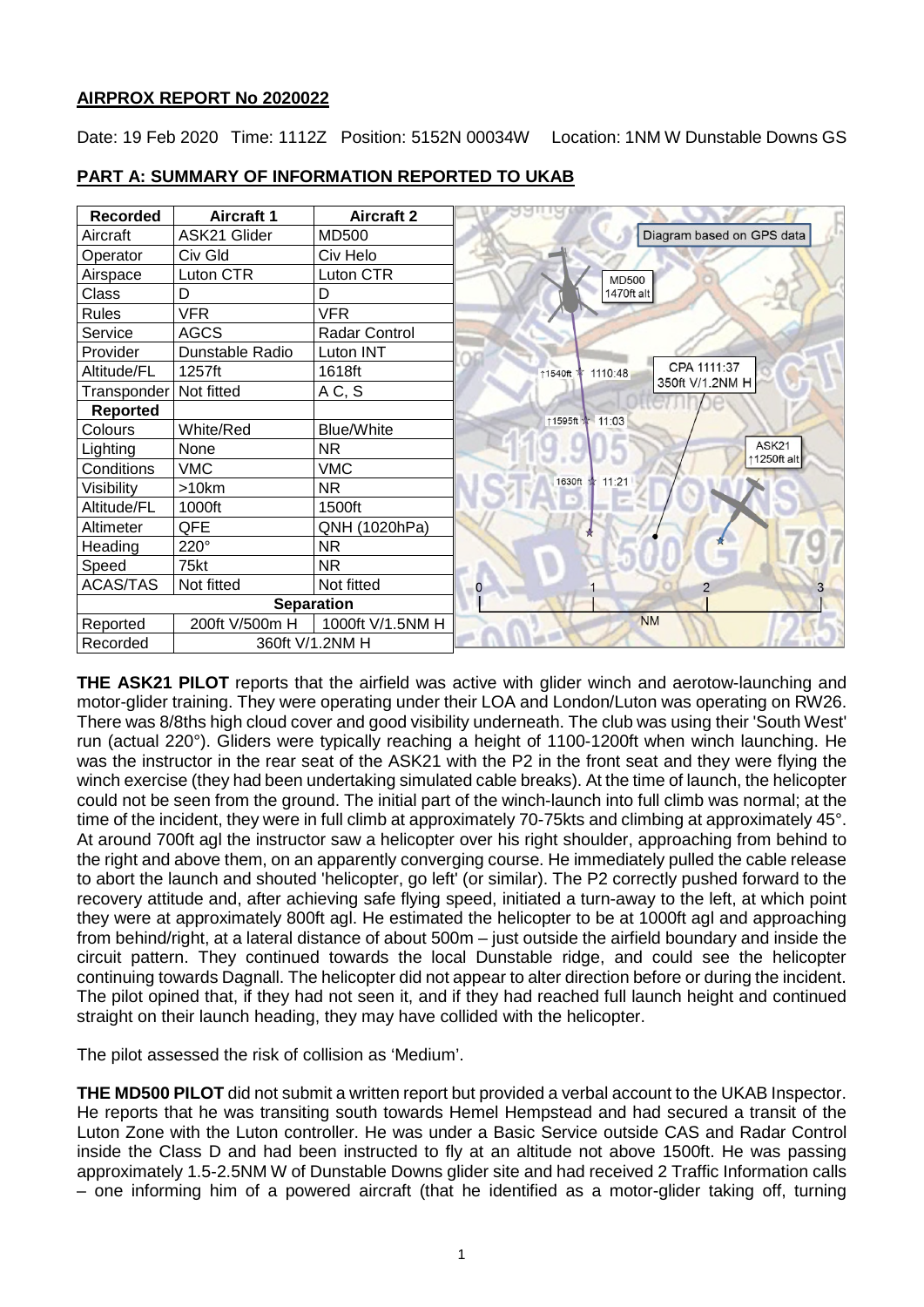crosswind then downwind) and another, which he identified on the winch launch (behind the motorglider that had just launched), approximately 1000ft below him and approximately 1.5NM laterally separated.

The pilot assessed the risk of collision as 'None'.

**THE LUTON INT CONTROLLER** reports that the MD500 pilot contacted them to request a crossing clearance of the CTR, which was issued with the generic Traffic Information that Dunstable Gliding site was active. On entering controlled airspace, the service to the helicopter pilot was upgraded to a Radar Control Service and further Traffic Information was provided regarding one transponding contact and one primary contact in the vicinity of Dunstable. The helicopter pilot proceeded to cross the CTR, north to south, passing close to the Dunstable Downs Gliding site. On leaving controlled airspace, the service was downgraded and the aircraft landed without further incident.

The controller did not assess the severity of the incident.

## **Factual Background**

The weather at London/Luton was recorded as follows:

METAR EGGW 191120Z AUTO 23011KT 9999 NCD 05/03 Q1020=

## **Analysis and Investigation**

## **CAA ATSI**

According to a NATS investigation, at **1106:44**, having previously called the Luton radar controller, the MD500 was identified and a Basic Service agreed. The pilot requested a clearance to transit the Luton CTR, VFR, to the west of Dunstable Downs. The controller confirmed this clearance *"transit the Luton Control Zone, VFR, not above altitude two thousand feet routeing to the West of Dunstable Downs gliding site",* which was correctly read back by the pilot. The controller went on to advise "*just caution, Dunstable Downs gliding site is active"*, which was acknowledged by the pilot (Figure 1). At **1110:12,** the controller advised the MD500 pilot, *"caution as you approach Dunstable, looks like there is a either transponding glider or possible a tug just airborne, about one mile to the west of the gliding site."* The pilot responded *"Visual with that contact"* (Figure 2).





At **1110:38**, the MD500 pilot, having entered the Luton CTR, was advised that it was a Radar Control Service. At **1111:01**, a primary contact, believed to be the glider, became visible on the radar replay in the vicinity of the Dunstable Downs gliding site. At **1111:04**, the controller passed Traffic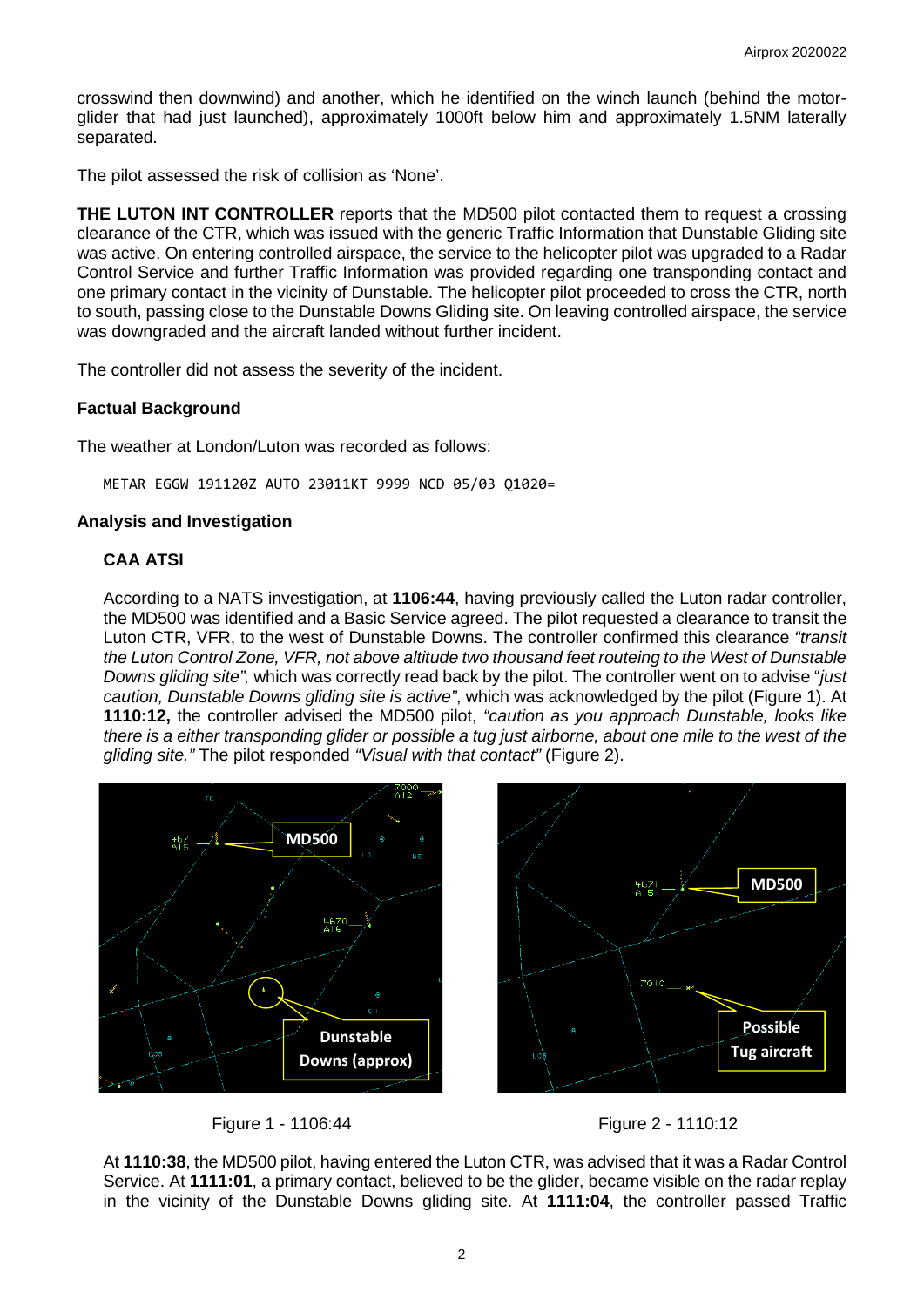Information to the MD500 pilot: *"possibly another contact lifting off there"* to which the pilot responded *"roger – looking"* (Figure 3). The primary contact was last seen on the radar replay at **1111:11** before disappearing - possibly reappearing at **1111:27** (Figure 4).





Due to Covid-19 restrictions, CAA ATSI had no access to the Luton Radar RTF prior to this report, and so has utilised extracts from a draft report shared by NATS.

Dunstable Downs gliding site operates within part of the Luton CTR, but was not marked on the radar replay. However, CAA ATSI plotted the track of the MD500 in relation to the Dunstable Downs gliding site as published on aeronautical charts (Figure 5) to show that the MD500's track remained clear to the west of that site.



Figure 5 – Track of MD500

The controller passed timely Traffic Information both on the gliding site, and the two contacts visible to them on their radar display. It appeared that the MD500's proximity to the area was sufficient to cause concern to the pilot of the glider. No written report was received from the pilot of the MD500.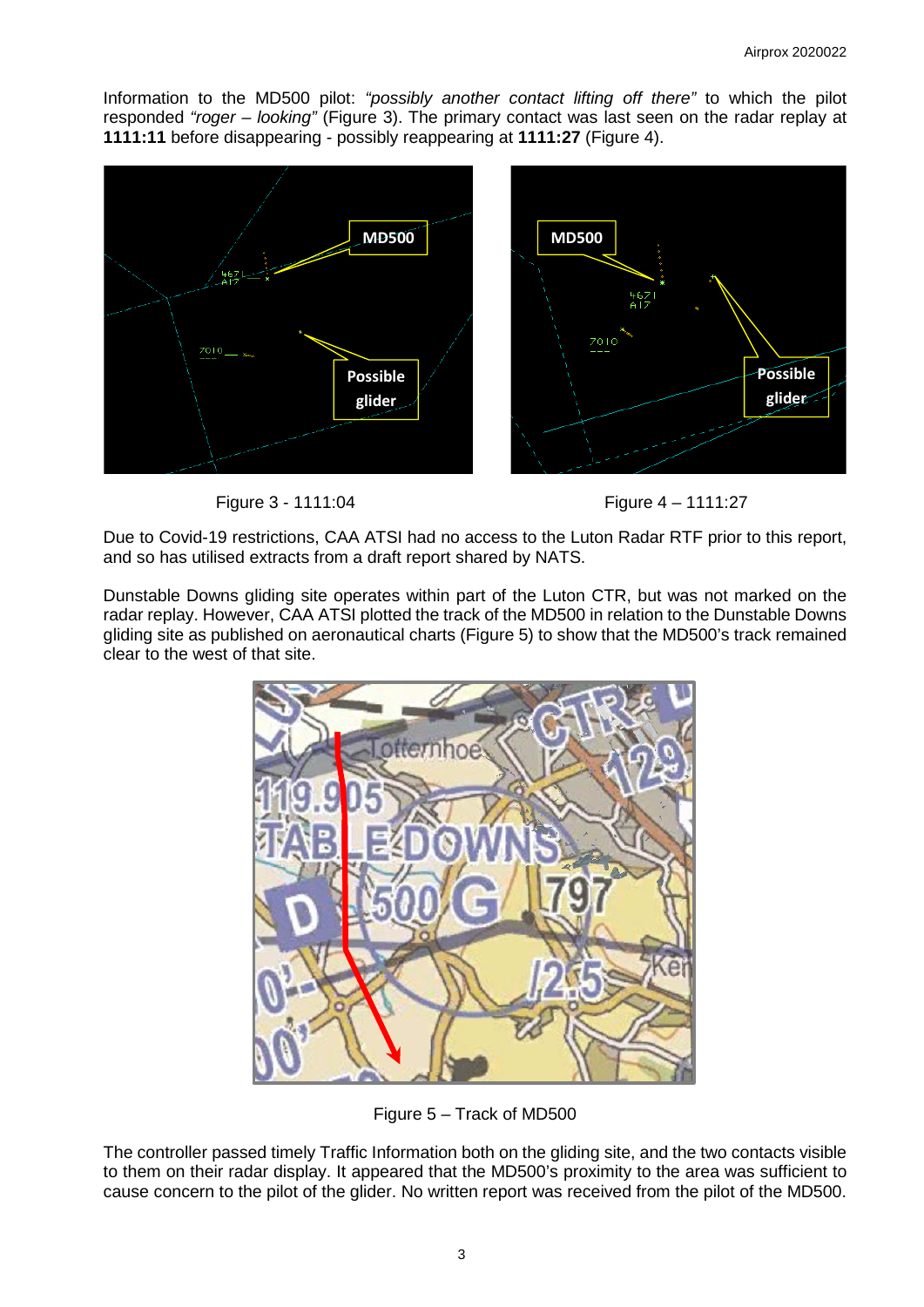## CAP493 Section 3 Chapter 1 Approach Control

### **2. Information to Aircraft**

#### **2A. Traffic Information and Avoidance**

2A.1 Traffic information shall be passed and traffic avoidance advice given to aircraft on any occasion that a controller considers it necessary in the interests of safety.

| <b>Aerodrome Located in Airspace</b> | <b>Traffic Information to be Passed</b>   |
|--------------------------------------|-------------------------------------------|
| Class D                              | a) to IFR flights on VFR flights*;        |
|                                      | b) to VFR flights on IFR flights;         |
|                                      | c) to VFR flights on other VFR flights;   |
|                                      | d) to VFR flights on Special VFR flights; |
|                                      | e) to Special VFR flights on VFR flights. |

**Note 2:** In Class D airspace traffic avoidance advice must be given if requested by pilots of:

- (a) IFR flights against VFR flights,
- (b) VFR flights against all other flights.

#### **UKAB Secretariat**

NATS Luton provided the UKAB with an investigation report but, to avoid duplication, only information from the CAA ATSI report has been included. Although the track of the glider could not be positively identified on the NATS radar, both pilots provided GPS log files to the UKAB Secretariat from which it was possible to accurately plot the aircrafts' relative positions and measure CPA.

The ASK21 and MD500 pilots shared an equal responsibility for collision avoidance and not to operate in such proximity to other aircraft as to create a collision hazard. [1](#page-3-0)

#### **Comments**

## **BGA**

Like many gliding sites, Dunstable can be very busy with multiple winch and aerotow launches and circuit traffic. Due to the proximity of the Downs themselves, and the Luton approach/departure path, much of the activity occurs from the SW round to the NE of the field. Dunstable operates on a frequency of 119.905MHz and would appreciate a call from passing aircraft, if possible.

#### **Summary**

An Airprox was reported when an ASK21 glider and a MD500 flew into proximity near Dunstable Downs gliding site at 1112Z on Wednesday 19<sup>th</sup> February 2020. Both pilots were operating under VFR in VMC, the ASK21 pilot was in receipt of an AGCS from Dunstable Radio and the MD500 pilot was in receipt of a Radar Control Service from Luton INT.

## **PART B: SUMMARY OF THE BOARD'S DISCUSSIONS**

Information available consisted of reports from the pilots of both aircraft, GPS log files, transcripts of the relevant RT frequencies, radar photographs/video recordings, reports from the air traffic controller involved and reports from the appropriate ATC authorities. Relevant contributory factors mentioned during the Board's discussions are highlighted within the text in bold, with the numbers referring to the Contributory Factors table displayed in Part C.

Due to the exceptional circumstances presented by the coronavirus pandemic, this incident was assessed as part of a 'virtual' UK Airprox Board meeting where members provided a combination of written contributions and dial-in/VTC comments. Although not all Board members were present for the entirety of the meeting and, as a result, the usual wide-ranging discussions involving all Board members

<span id="page-3-0"></span>l <sup>1</sup> SERA.3205 Proximity.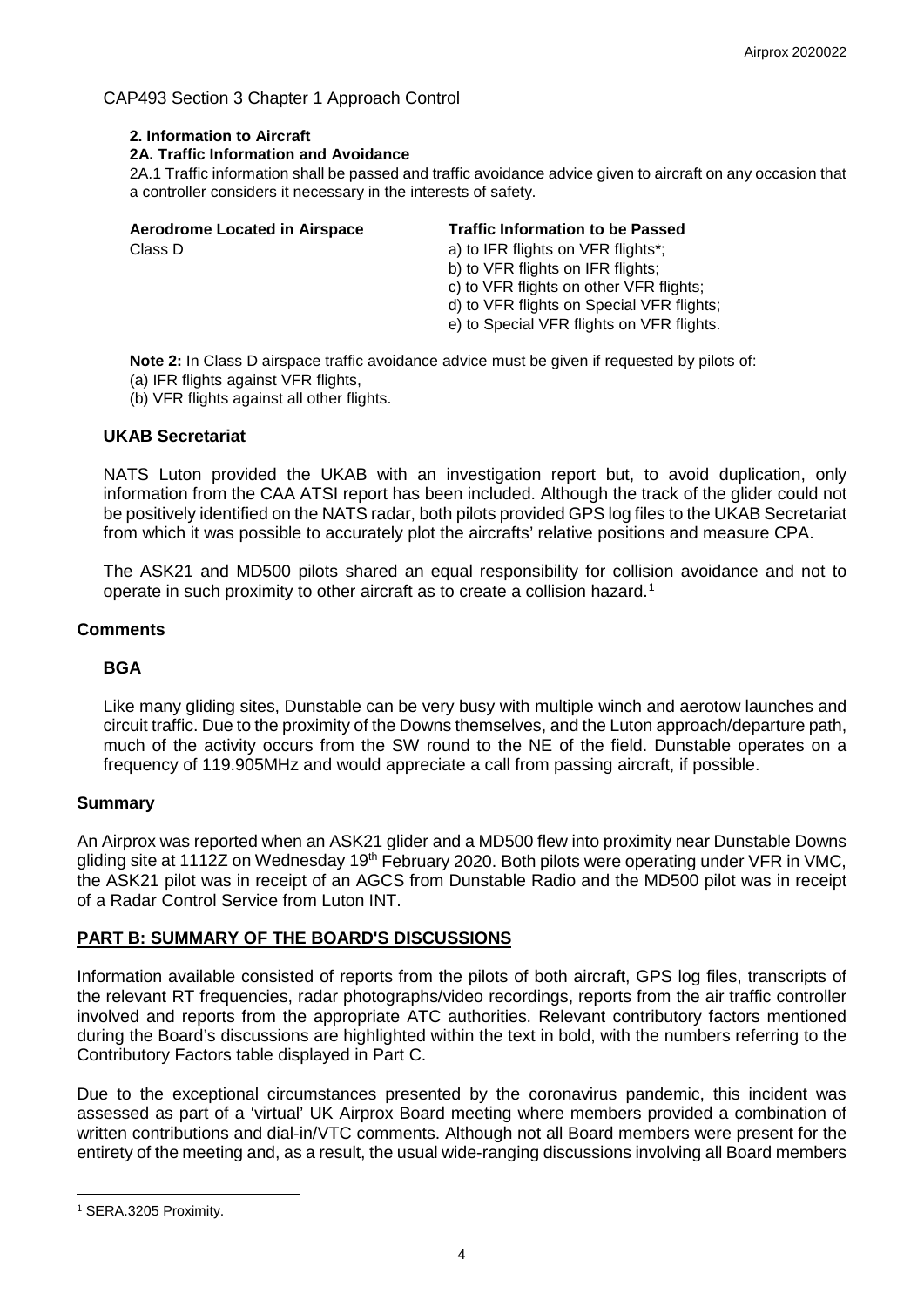were more limited, sufficient engagement was achieved to enable a formal assessment to be agreed along with the following associated comments.

The Board first heard from a glider pilot member who informed the other members that a modern winch launch is very effective and can achieve climb rates up to 5000fpm. Furthermore, manoeuvrability of the glider whilst on the launch cable is extremely restricted and the pilot has little influence over the where the glider will be at the point of release. That said, glider pilots do regularly practise winch-launch failures and likened the procedure to a go-around for a powered aircraft in that it is regularly practised but it carries a higher degree of risk than normal operations. In considering the actions of the glider pilot, the Board heard that it can be very difficult to judge closure rates during a winch-launch whilst in the climb and that, if the pilot's perception is such that there may be a conflict with another aircraft, the only options open to them are to either continue or to abort the launch. Members agreed that, having received no prior warning of the presence of the MD500 (**CF1**), and with the instructor having been concerned by the relative position and proximity of the helicopter (**CF2**), the glider pilot had taken a sensible course of action in aborting the launch.

Turning to the actions of the MD500 pilot, the Board considered that he had taken reasonable account of the presence of the glider site and had planned to avoid it. However, a civilian helicopter pilot member felt that the MD500 pilot may have been better served by offsetting his route further to the west. Members agreed with this view and wondered if the MD500 pilot had thought that remaining clear of the area depicted by the circle of 1NM radius on the VFR charts would have effectively deconflicted him from glider activity. The Board wished to remind pilots that 1NM radius circle around glider sites on the CAA VFR charts serves only to highlight the presence of the site – it does not depict the limit of glider activity nor any assignment of airspace. The Board also wished to reiterate the utility of using the frequency printed on these VFR charts to call the glider site if passing nearby. It was the Board's view that, had the MD500 pilot called the site with his routing and intentions, then the ASK21 pilot would perhaps have been less alarmed by the presence of the helicopter and therefore may not have aborted his launch. [UKAB note: post-meeting, the MD500 pilot confirmed to the Secretariat that his aircraft was equipped with a single radio].

The Board briefly discussed the actions of the Luton controller, and quickly agreed that he had done all that he could in alerting the MD500 pilot to the activity in the vicinity of the glider site, and had passed Traffic Information on transponding and non-transponding traffic that he could see on his radar screen.

In assessing the risk, the Board took into consideration the fact that the MD500 pilot had been visual with the launching ASK21; therefore, any risk of collision had effectively been removed. Some members argued that safety had been degraded because the glider pilot had had to abort his launch, while others were of the opinion that, regardless of the launch abort, the separation had been such that normal safety standards and parameters had been maintained. After further discussion, the Board agreed that, although the glider pilot had aborted his launch, this had probably not been necessary given that the helicopter pilot was visual with his aircraft and therefore assigned a risk category E to this event.

# **PART C: ASSESSMENT OF CONTRIBUTORY FACTORS AND RISK**

## Contributory Factors:

| 2020022                                                        |                                            |                                                            |  |  |
|----------------------------------------------------------------|--------------------------------------------|------------------------------------------------------------|--|--|
| <b>Factor</b>                                                  | <b>Description</b>                         | <b>Amplification</b>                                       |  |  |
| <b>Flight Elements</b>                                         |                                            |                                                            |  |  |
| • Situational Awareness of the Conflicting Aircraft and Action |                                            |                                                            |  |  |
| Contextual                                                     | • Situational Awareness and Sensory Events | Pilot had no, late or only generic, Situational Awareness  |  |  |
| • See and Avoid                                                |                                            |                                                            |  |  |
| <b>Human Factors</b>                                           | • Perception of Visual Information         | Pilot was concerned by the proximity of the other aircraft |  |  |

Degree of Risk: E